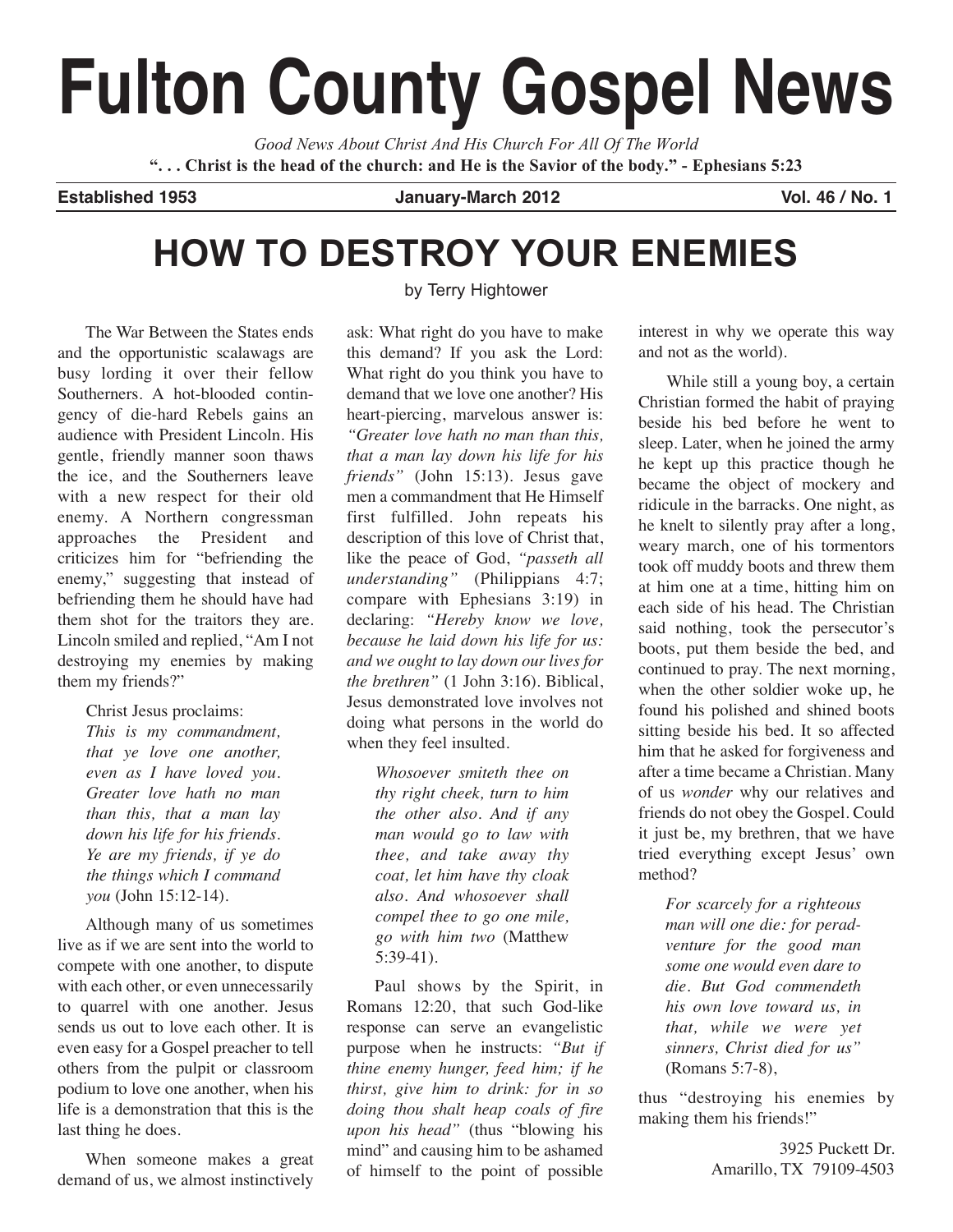#### **FULTON COUNTY GOSPEL NEWS** USPS Publication #211780

. . . is a Periodical publication issued monthly by the Church of Christ at Third and Bethel (P.O. Box 251), Mammoth Spring, AR 72554-0251. **POSTMASTER: Please mail all changes of address to the above address.**

**FCGN** is mailed free of charge to any who care to receive it. We will be happy to add any names to the regular mailing list. If you send in a name we must have a complete address, including number and street name, or R.R. or HCR number, plus box number, or a P.O. Box number and the **NINE DIGIT ZIP CODE**. This paper is supported by voluntary contributions for which we are grateful. Financial information will be furnished upon request. **Mail all address corrections or manuscripts to:**

#### **FULTON COUNTY GOSPEL NEWS** P.O. Box 251

Mammoth Spring, AR 72554

| Lee Moses $\dots\dots\dots\dots\dots\dots$ . EDITOR              |
|------------------------------------------------------------------|
|                                                                  |
| E-Mail cocfcgn@centurytel.net                                    |
| Website . www.fultoncountygospelnews.org                         |
|                                                                  |
| E-Mail $\ldots$ , $\ldots$ , $\ldots$ , sales (a) halo pages net |

## **FAITHFULNESS IS NOT IMPOSSIBLE**

by Lee Moses

Of all the discouragements a Christian must face, perhaps none surpasses the apostasy of once faithful brethren. The Christian is discouraged when he sees how error has gradually infiltrated and overcome congregations with whom he could once assemble and worship in spirit and in truth. The Christian is discouraged when colleges and schools of preaching that once served as spiritual lighthouses within their geographic regions now disseminate liberalism and Biblical agnosticism. The Christian is discouraged when children of God in whom he once placed the utmost confidence have lost all trace of conviction in the Gospel to which they once clung tightly. Such disappointing departures can cause a Christian to wonder, "If all these brethren cannot remain faithful, how can I? Is a life of faithfulness impossible?" Undoubtedly, such discouragement has caused some to throw in the towel, as they finally conclude, "Yes, a lifetime of faithfulness is more than I can give." Or perhaps they redefine *faithfulness*, reasoning, "What the Bible teaches as faithfulness is more than God can reasonably expect." Then they happily clear their newly lowered bar of "faithfulness," which actually places them in the realm of faithlessness. They begin fellowshipping doctrinal error, ignoring immorality, and generally not living very differently from the rest of the world; all the while convincing themselves that they are sufficiently faithful.

However, faithfulness–that is, true faithfulness–is not impossible, even in this age of and apostasy, liberalism, and doubt. One can continue to follow the "*old paths*" (Jeremiah 6:16) that faithful Christians followed in times past. Let us consider a few reasons we can know that faithfulness is not impossible.

**Because God has told us what we must do.** "*All scripture is given by inspiration of God, and is profitable for doctrine, for reproof, for correction, for instruction in righteousness: That the man of God may be perfect, throughly furnished unto all good works*" (2 Timothy 3:16-17). One can lament that we live in an age of apostasy, but not that we live in an age without access to the word of God. Bibles are more readily available and affordable than at any other time in history. And by reading and heeding, one can still be a "*perfect…man of God…throughly furnished unto all good works.*" The Lord's "*divine power hath given unto us all things that pertain unto life and godliness*" (2 Peter 1:3), and that applies to life and godliness in every year, generation, century, and millennium as long as the world

stands. Even if others lose sight of following God, "*Blessed are they that do his commandments, that they may have right to the tree of life, and may enter in through the gates into the city*" (Revelation 22:14).

**Because God warns us what we need to avoid.** The world is a spiritual minefield, capable of destroying souls attempting to pass through to the other side. But in His word, God has shown us where all the "mines" are. He warns us to avoid false teachers and teachings (Matthew 7:15; 1 John 4:1; 2 John 9- 11), hatred (Galatians 5:20; 1 John 4:20), unbelief (Hebrews 3:12; 4:11), enthrallment with human philosophy (1 Corinthians 3:18-20; Colossians 2:8), dimming of the spiritual perception (Ephesians 4:18-19; 1 Timothy  $4:2$ ; Hebrews  $3:13$ ), fornication (1 Corinthians 6:18; Hebrews 13:4) and other sinful lusts (Matthew 5:27-29; 2 Timothy 2:22; 2 Peter 2:11), fearfulness (Matthew 25:25; Revelation 21:8), responding in anger (Ephesians 4:26, 31), foul language (4:29; Colossians 3:8), and other sins and stumblingblocks that endanger the soul. Perhaps it may seem a bit much to avoid it all, but we can indeed "*cleanse ourselves from all filthiness of the flesh and spirit, perfecting holiness in the fear of God*" (2 Corinthians 7:1). This brings us to another assurance that faithfulness is not impossible…

**Because God does not demand the impossible.** "*For this is the love of God, that we keep his commandments: and his commandments are not grievous*" (1 John 5:3). God does not expect people to do anything they cannot do. God expects Christians to be faithful in the midst Jesus exhorted the church at Smyrna, and consequently all Christians, "*Be thou faithful unto death, and I will give thee a crown of life*" (Revelation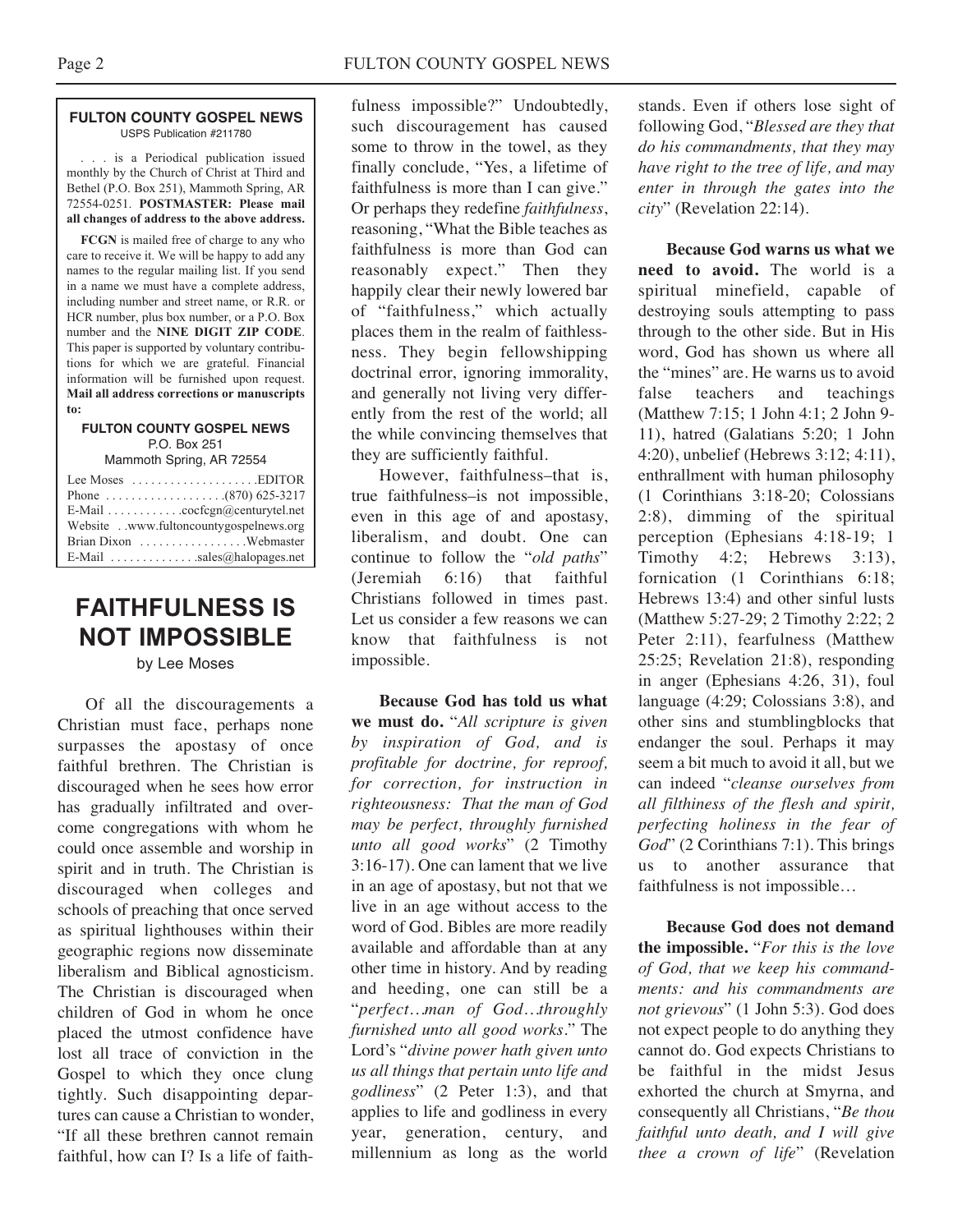2:10). Jesus' primary point was not that one needs to be faithful until he dies, but rather that one must be faithful even if it costs him his life. However, if this teaches explicitly that one must be faithful regardless of the cost, it teaches implicitly that one must be faithful regardless of the duration; a teaching affirmed in numerous other passages (Romans 2:6-7; 1 Corinthians 15:58; Galatians 6:9; Hebrews 3:14; 10:35-39). And God demands faithfulness regardless of how many others may depart from faithfulness: "*For there must be also heresies among you, that they which are approved may be made manifest among you*" (1 Corinthians 11:19; compare with 1 John 2:19). God expects us to "*preach the word*" when people no longer want to hear it, and when the few faithful Christians are being **killed** for their faithfulness (2 Timothy 4:1-8). But since God demands a life of faithfulness, and God does not demand the impossible, one can live a life of faithfulness from the time he puts on his Lord in baptism until the time his spirit departs the body for the beyond.

**Because God has recorded historical examples of faithfulness.** "*For whatsoever things were written aforetime were written for our learning, that we through patience and comfort of the scriptures might have hope*" (Romans 15:4). The word for "patience" in this verse means "the capacity to hold out or bear up in the face of difficulty" and can be translated "patience, endurance, fortitude, steadfastness," or "perseverance."1 So when Paul speaks of the "patience of the Scriptures," he speaks of "the capacity to hold out or bear up in the face of difficulty" that the Scriptures provide. One of the most powerful ways the Scripture provides the capacity to hold out or bear up is through its historical examples of faithfulness: "*Take, my*

*brethren, the prophets, who have spoken in the name of the Lord, for an example of suffering affliction, and of patience. Behold, we count them happy which endure. Ye have heard of the patience of Job, and have seen the end of the Lord; that the Lord is very pitiful, and of tender mercy*" (James 5:10-11, emphasis LM). As Jesus gave the exhortation to the church at Smyrna to "*be faithful unto death,*" He shortly followed the command with an example: "*I know thy works, and where thou dwellest, even where Satan's seat is: and thou holdest fast my name, and hast not denied my faith, even in those days wherein Antipas was my faithful martyr, who was slain among you, where Satan dwelleth*" (Revelation 2:13). Many of the greatest heroes of Biblical history are those who remained faithful to God despite widespread apostasy, such as Noah, Elijah, and countless other prophets. Their lives serve as a testimony that faithfulness is not impossible.

**Because the blood of Christ can cleanse** *any* **willing soul.** Sometimes one can be discouraged by the overwhelming power of temptation and sin. One's past love for the Lord may have waned, and he may view himself as being past restoration to that first love. But as the hymn proclaims, "There is power in the precious blood of the Lamb." "*Forasmuch as ye know that ye were not redeemed with corruptible things, as silver and gold, from your vain conversation received by tradition from your fathers; But with the precious blood of Christ, as of a lamb without blemish and without spot*" (1 Peter 1:18-19). Just as that power in the blood is available for the alien sinner willing to believe the Gospel of Christ, repent of sin, confess Christ, and be baptized for the remission of his sins (Romans

6:3-4; Acts 22:16; compare with Revelation 1:5), the power in Christ's blood is available for the child of God who gives in to temptation or goes astray: "*But if we walk in the light, as he is in the light, we have fellowship one with another, and the blood of Jesus Christ his Son cleanseth us from all sin…. If we confess our sins, he is faithful and just to forgive us our sins, and to cleanse us from all unrighteousness*" (1 John 1:7, 9). One who is "*far off*" from the Lord, and thus "*without hope*," can be "*made nigh by the blood of Christ*" (Ephesians 2:12-13). The blood of Christ brings **redemption**, purchasing our ransom from the slavery of sin (Ephesians 1:7; compare with Romans 6:16-18). That blood brings **justification**, rendering a "not guilty" verdict from the judge (Romans 5:9). That blood brings "*boldness to enter into the holiest ['holy place,'* American Standard Version]" (Hebrews 10:19, emphasis LM). That blood purges one's conscience from dead works that he may again serve the living God (9:14). God does not allow acquiescence to sin; but He makes provisions for His children who do–He demands faithfulness, and the blood of Christ will do the rest. No matter how numerous or egregious may be the sins in one's life, he can be forgiven.

**Because God is right.** Regardless of how many may deviate from God's way, God's way is still the right way. As the psalmist praised, "*Righteous art thou, O LORD, and upright are thy judgments. Thy testimonies that thou hast commanded are righteous and very faithful. My zeal hath consumed me, because mine enemies have forgotten thy words. Thy word is very pure: therefore thy servant loveth it*" (Psalm 119:137-140). Yes, the psalmist was very discouraged by those who had